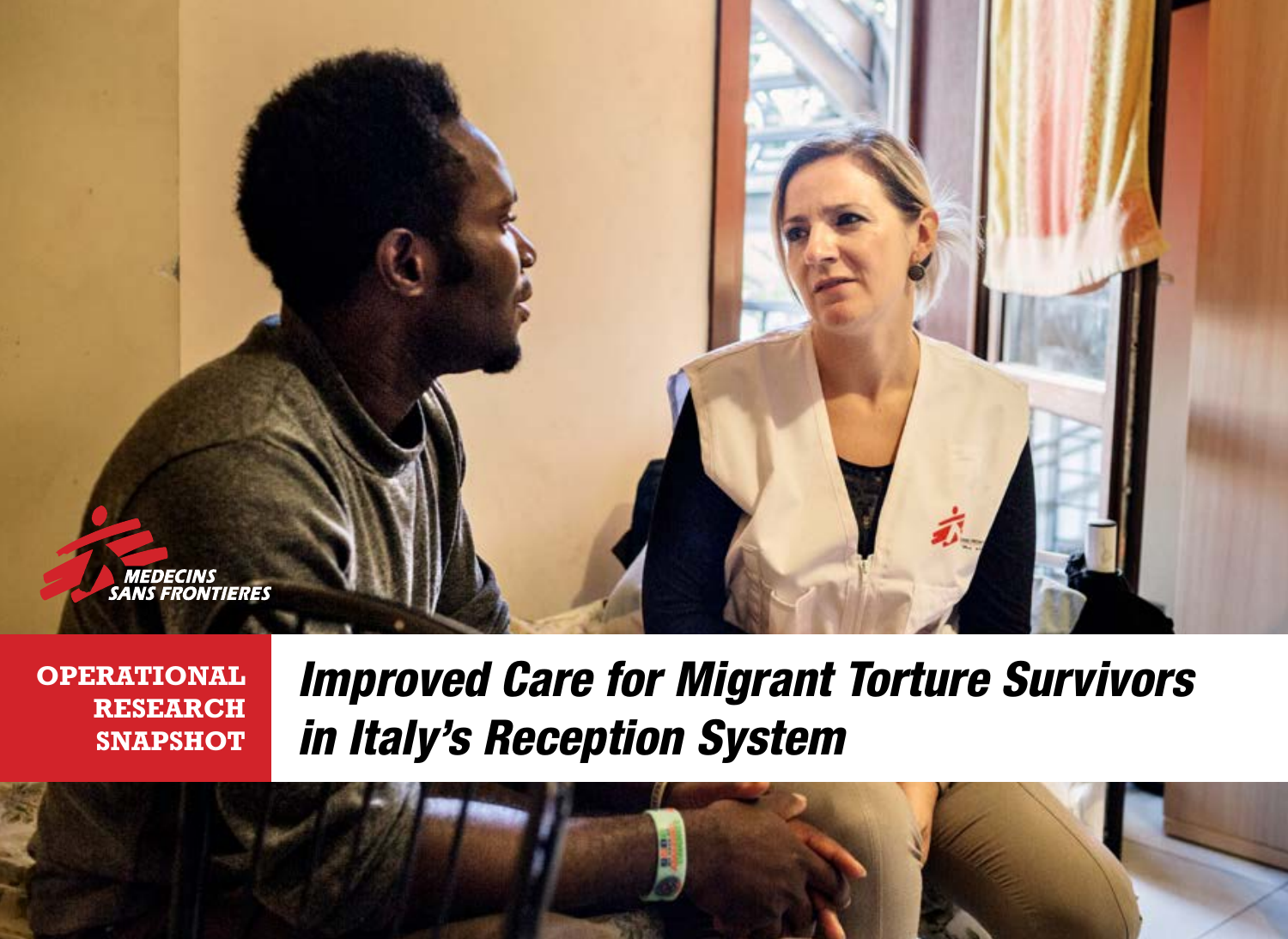Many refugees and migrants reaching Europe have suffered torture and require specialized care. For Italian reception centers and health services, identifying torture survivors poses a major challenge.

More than 180,000 migrants and refugees arrived in Italy in 2016 alone, and many faced torture and persecution in their countries of origin or on their journeys. They require access to specialized medical and psychological care, as well as legal and social support to prevent severe physical and mental health complications.

Since 2015, Médecins Sans Frontières (MSF) has been running a clinic with specialized services for torture survivors in Rome, helping to identify, treat, and refer patients to the appropriate care providers.

This qualitative study conducted by MSF and local partners interviewed clinicians, psychologists, and reception staff in Rome's reception system and investigated how they identify and manage torture survivors.

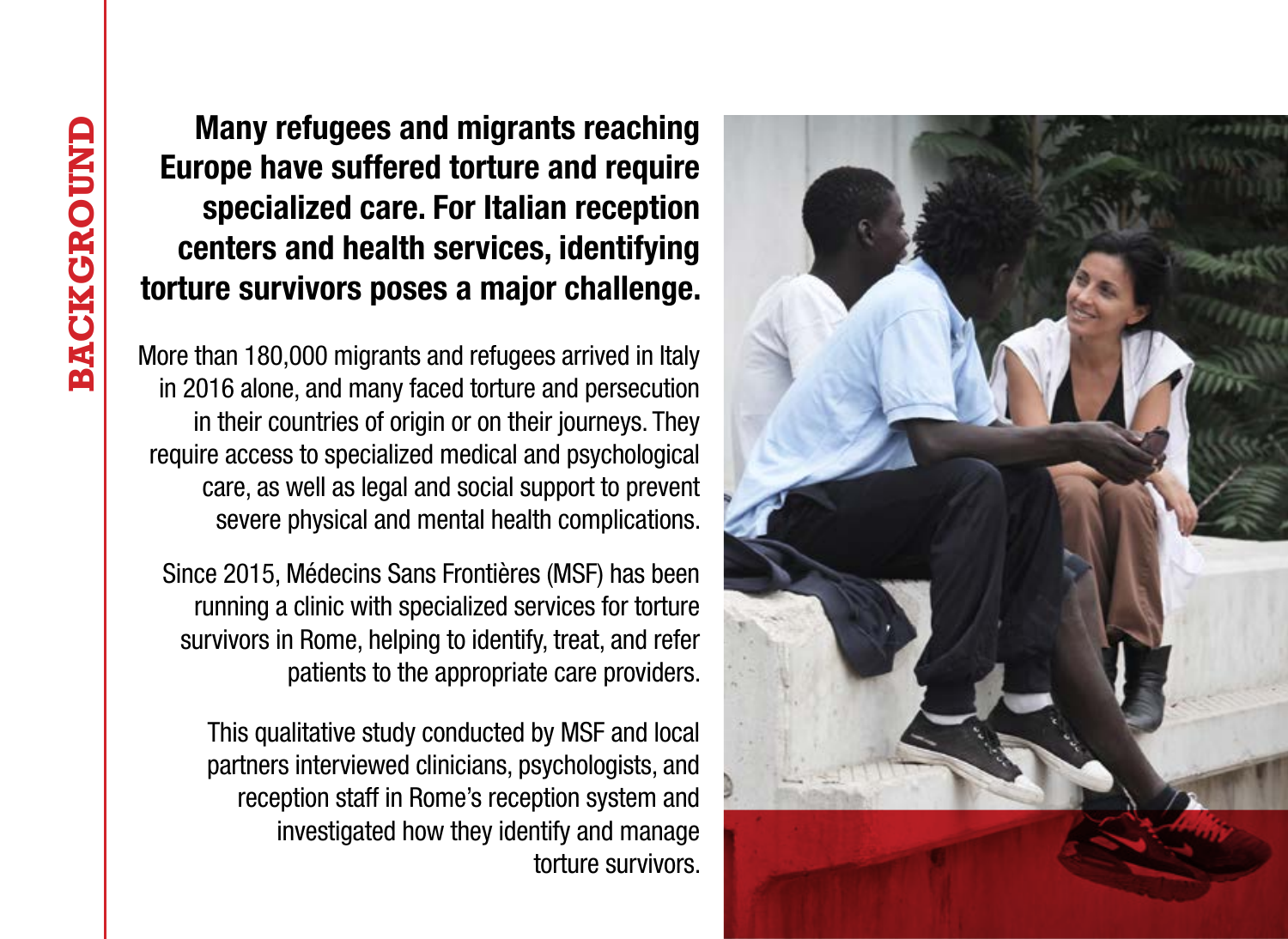

Staff in reception centers<br>Sreported a general lack of awareness and insufficient standardized procedures to reliably identify torture survivors. Official guidelines were often little known or not trusted.



Limited human resources<br>
and a lack of expertise in identifiying survivors of torture make providing care challenging. As specialized services are often overstretched, identified victims face long waiting times.



Reception staff also reported the insufficient availability of cultural mediators in their centers. They play a key role in overcoming language and cultural barriers, and help build trust with survivors of torture.